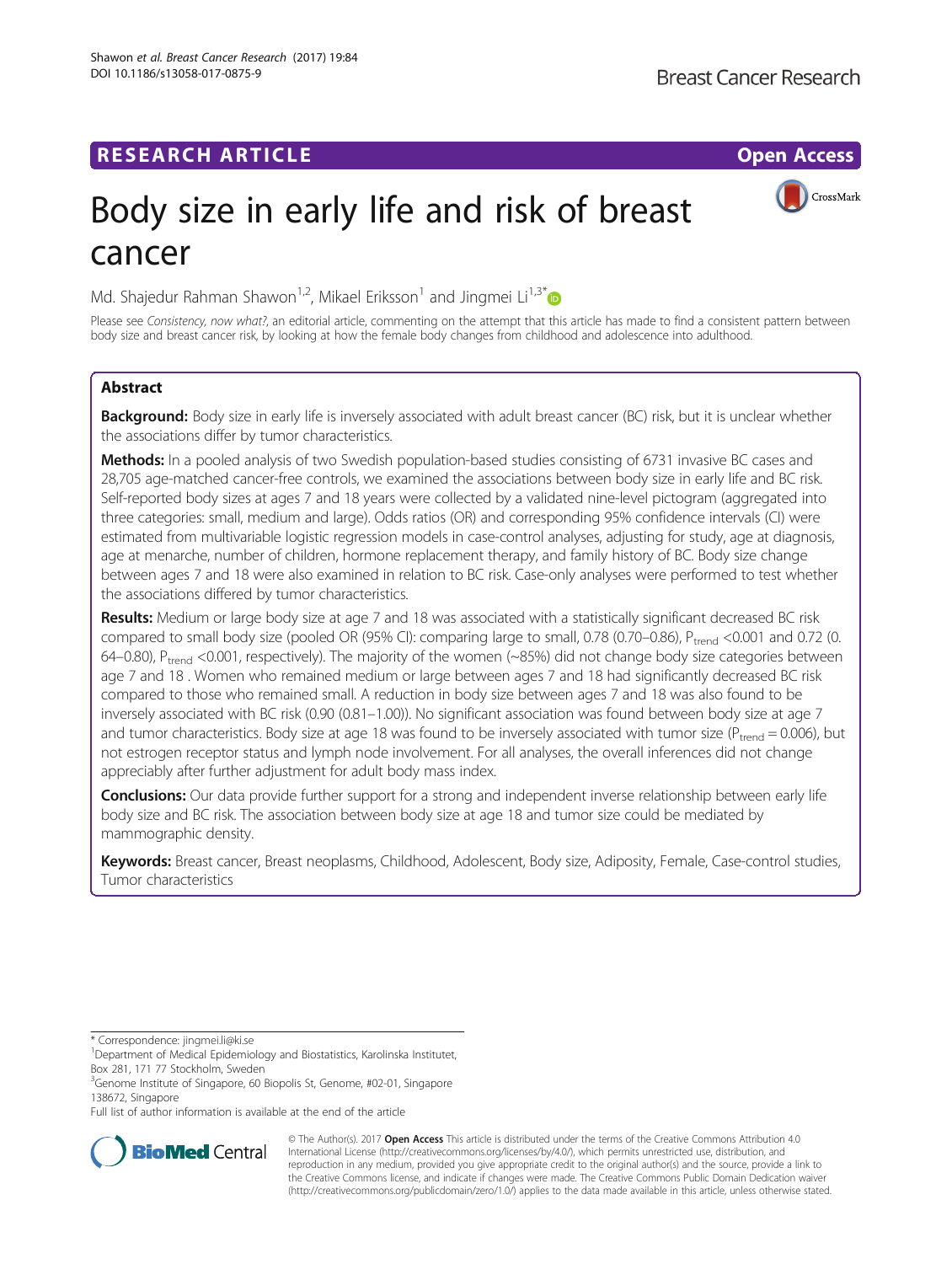# Background

There is a considerable amount of evidence suggesting that larger adult body size, mostly measured as body mass index (BMI), increases risk of breast cancer among postmenopausal women [\[1](#page-9-0)–[3](#page-9-0)]; and conversely, decreases the risk among premenopausal women [\[1](#page-9-0), [2\]](#page-9-0). The prevailing hypotheses for these associations include the correlation between estrogen levels and BMI and increased risk of anovulation among women with higher BMI, respectively [[4](#page-9-0)–[6](#page-9-0)]. There are also indications that weight change during adult life is of importance. Weight gain after menopause has been found to increase the risk of breast cancer among postmenopausal women, while weight loss after menopause has the opposite effect [\[3\]](#page-9-0). In addition, it has been reported that different types of weight gain in adult life (overall obesity or abdominal localization of fat) can help to explain why increased BMI is a risk marker for breast cancer in postmenopausal but not premenopausal women [\[7\]](#page-9-0). It is interesting to note that while high BMI and adult weight gain are associated with elevated breast cancer risk, high BMI is also associated with lower mammographic density which is a marker of decreased breast cancer risk because of higher breast fat content [\[8\]](#page-9-0).

However, previous studies have reported that larger body size in early life appears to decrease breast cancer risk in both the premenopausal [[9](#page-10-0)–[14\]](#page-10-0) and postmenopausal years [[9](#page-10-0), [15](#page-10-0)–[17](#page-10-0)]. This relationship was also not found to be mediated by BMI in adult life [[9](#page-10-0), [10](#page-10-0), [12](#page-10-0), [16](#page-10-0)]. The role of body size in early life on adult breast cancer risk is of particular interest, since animal data and epidemiological research highlights the susceptibility of mammary tissue to exposures between menarche and the birth of a first child [[18](#page-10-0)]. The underlying biological basis of such associations with breast cancer is not well-understood, but may be different from that of adult BMI. Since childhood adiposity is associated with earlier age at menarche [\[19\]](#page-10-0) and earlier age at menarche is a recognized risk factor for breast cancer [\[20](#page-10-0)], its pronounced inverse relationship with adult breast cancer risk appears to be counterintuitive. This observed difference in risk has been postulated to be linked to the level and timing of estrogen exposure. Specifically, pre-pubertal estrogen exposure is thought to induce mammary tissue differentiation and upregulate the expression of BRCA1 tumor suppressor gene - both of which reduce the likelihood of breast tissue becoming cancerous [\[21\]](#page-10-0). Other researchers have also argued that girls with larger body size in childhood experience slower adolescent growth, which decreases their risk of developing breast cancer [\[11](#page-10-0)]. Therefore, exploring the role of change in body size between these two periods in relation to breast cancer risk would be of importance [\[16\]](#page-10-0).

Breast cancer is not just one disease, but a heterogeneous mixture of different tumor subtypes. Recent metaanalyses [\[22, 23\]](#page-10-0) have established that adult body size has a differential effect on breast cancer according to estrogen and progesterone receptor (ER/PR) status, for example, increased risk of ER+/PR+ tumors. However, the current literature [[9, 15](#page-10-0)–[17](#page-10-0), [24\]](#page-10-0) is inconsistent on the role of body size in early life in the ER tumor subtypes. Moreover, few studies have addressed other tumor characteristics such as tumor size and/or lymph node involvement.

In this study, we used two independent Swedish breast cancer population-based studies including 6731 invasive breast cancer cases and 28,705 age-matched controls in an effort to elucidate the association between body size in early life and adult breast cancer risk, by menopausal status and tumor characteristics.

# **Methods**

### Study design and population

This study was based on two population-based casecontrol studies, namely, Karolinska mammography project for risk prediction of breast cancer (KARMA) and Linnébröst 1 (LIBRO1). For KARMA, all women who underwent screening or clinical mammography between January 2011 and March 2013 at four participating hospitals in Sweden were invited to participate in the study. The participants were recruited from the Stockholm South General Hospital (50%), Helsingborg Hospital (27%), Skåne University Hospital, Lund (14%) and Landskrona Hospital (9%). The majority of the participants were recruited during the year 2012 (54%). During the recruitment period, a total of 210,233 women were invited to participate in the KARMA study, of whom 70,877 women (34%) joined the study. The mean  $\pm$  standard deviation (SD) age at invitation and recruitment was  $53.7 \pm 9.9$  years and  $54.6 \pm 10.0$ ) years, respectively. As of October 2015, this cohort includes 3448 women with invasive breast cancer (cases), of whom 2749 (79.7%) women had prevalent cancer (i.e. the women were diagnosed before entering the study).

For LIBRO1, all women diagnosed with invasive breast cancer were identified through Stockholm-Gotland Regional Breast Cancer quality register between January 2001 and December 2008. A total of 5265 women with invasive breast cancer (cases) (response rate 61%) participated in the study. There was no significant difference in the mean ages between those who participated (63.3 years) and those who did not participate (63.9 years) in the study  $(P = 0.81)$ . Four controls were randomly selected for each KARMA/LIBRO1 case from the pool of approximately 68,000 cancer-free KARMA participants, frequency matched on age (age at diagnosis date for cases and age at questionnaire for controls, 5-year interval) and geographical location (Fig. [1](#page-2-0)). All participants filled in a detailed questionnaire on sociodemographic information, reproductive health, hormone use, lifestyle information such as tobacco and alcohol use, physical activity, diet, other diseases and related treatment. The median (interquartile range (IQR)) time differences between completion of the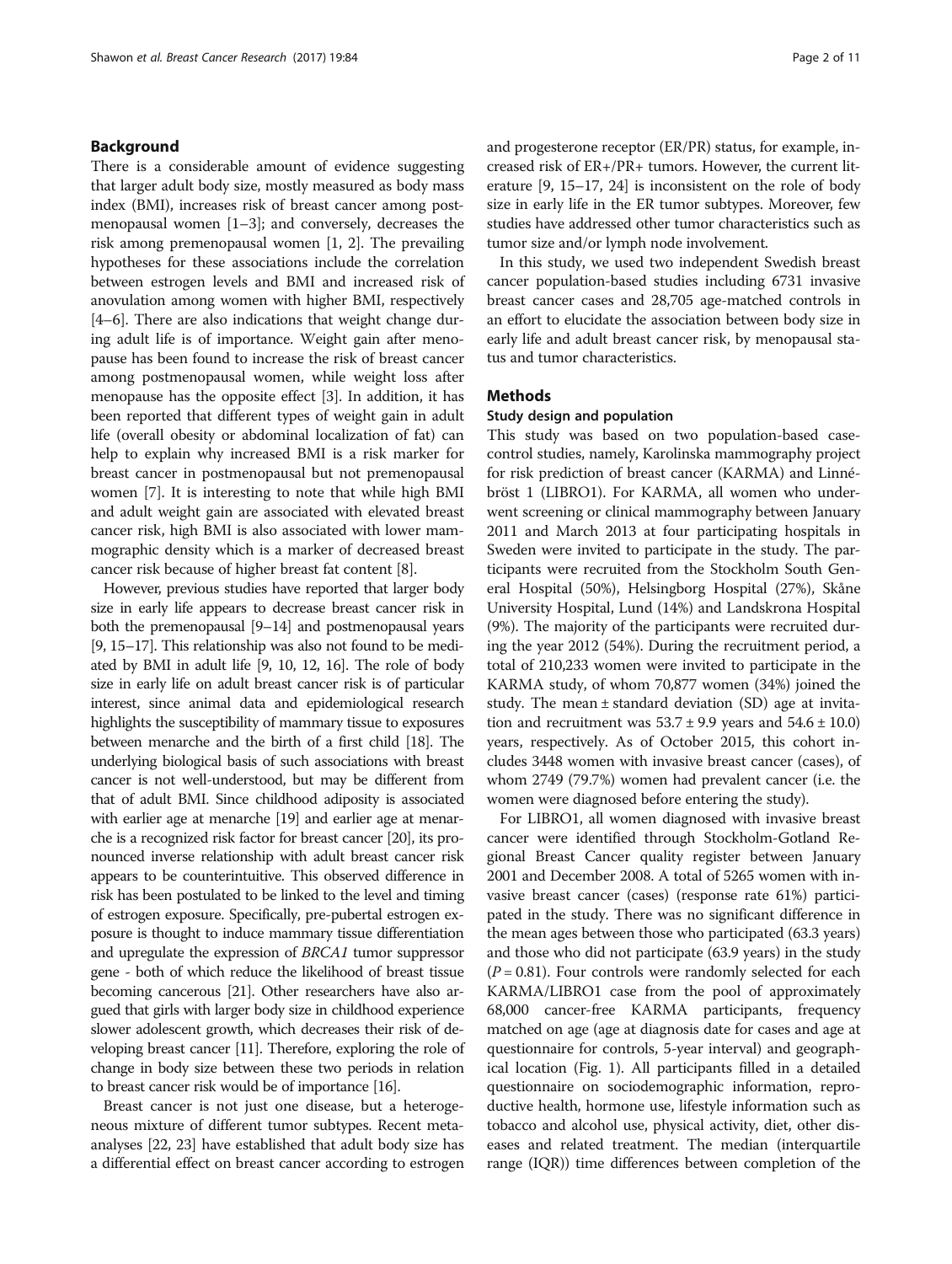<span id="page-2-0"></span>

questionnaire and breast cancer diagnosis were 4.0 (9.0) years and 6.0 (3.0) years for KARMA and LIBRO1, respectively. The full questionnaire is available at the KARMA website [\(http://karmastudy.org/](http://karmastudy.org/)).

# Assessment of childhood and adolescent body sizes

Information about body sizes at ages 7 and 18 years were collected in adulthood through a nine-level pictogram in the questionnaire (Fig. [2\)](#page-3-0), which was validated against measured BMI in the Third Harvard Growth Study [[25](#page-10-0)]. Among Swedish women, the correlation coefficients for BMI from school records and self-reported somatotypes at ages 7 and 18 were found to be 0.6 and 0.7, respectively [[26](#page-10-0)]. Other studies, in different settings, also indicated that a pictogram can provide a reasonably accurate assessment of early life anthropometry [\[10](#page-10-0), [16, 17, 27\]](#page-10-0). The selfreported somatotypes were aggregated into small (categories 1 and 2), medium (categories 3 and 4) and large (categories 5 to 9) prior to analysis (Fig. [2](#page-3-0)). An indicator variable on body size change (i.e. change in a major category of the pictogram) between age 7 and 18 was also created: (1) remained small (small at both age 7 and 18); (2) decreased (medium at age 7

and small at age 18 or large at age 7 and small/ medium at age 18); (3) remained medium (medium at both age 7 and 18); (4) increased (small at age 7 and medium/large at age 18 or medium at age 7 and large at age 18); or (5) remained large (large both at age 7 and 18). The distributions of somatotypes at age 7 and 18 and body size category change between ages 7 and 18 are described in Additional file [1:](#page-9-0) Table S1.

## Assessment of covariates

The covariates included in this study were age at completion of the questionnaire (continuous; in years), age at menarche (continuous; in years), number of children (categorical; 0, 1, 2 or  $\geq$ 3), ever use of hormone replacement therapy (HRT) (dichotomous; never/ever), family history of breast cancer in first-degree relatives including children (dichotomous; no/yes), and BMI at the time of the questionnaire response (continuous,  $\text{kg/m}^2$ ).

Menopause was defined by cessation of menstruation for 12 consecutive months, or oophorectomy. For women with missing information about menopause, an age cut off of 50 years was used to assign menopause status (<50 years premenopausal; ≥50 years postmenopausal). Women with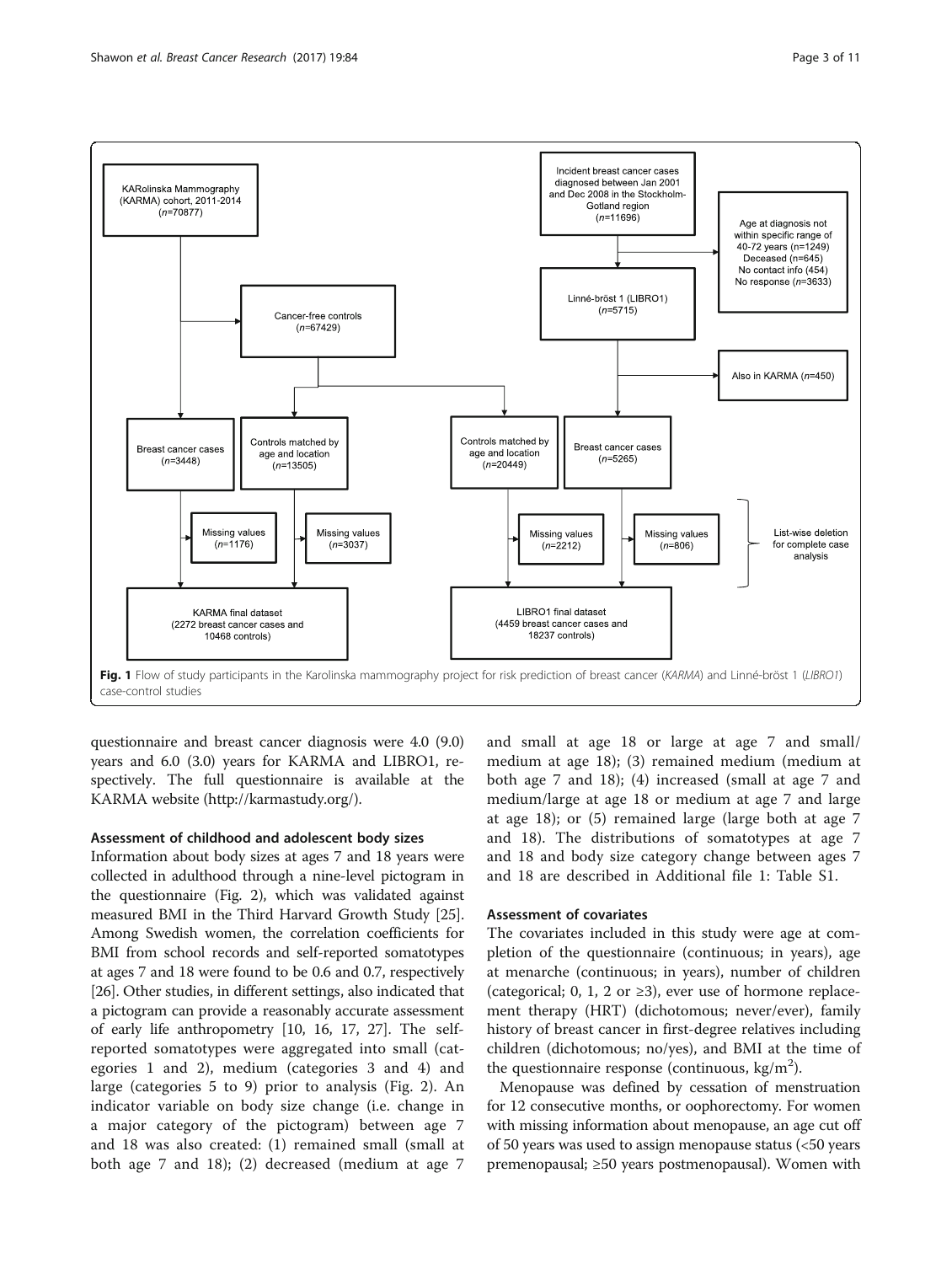<span id="page-3-0"></span>

breast cancer were considered to be postmenopausal in our analyses if they had no menstruation during the last 12 months prior to their breast cancer diagnosis. Control women were considered to be postmenopausal if they had no menstruation during the last 12 months prior to study entry.

Information on ER status, tumor size (T), lymph node involvement (N) and distant metastases (M) were retrieved from the Swedish Cancer Register for a subset of cases. The degree of missingness for information retrieved on tumor characteristics ranged between 37.8 and 43.5% in KARMA and between 21.7 and 26.9% in LIBRO1 (Additional file [1:](#page-9-0) Table S2). In our analyses, tumor size was divided into two groups (T0–T1: tumor size  $\leq$  2 cm and T2–T4: tumor size  $>$  2 cm with or without involvement of the chest wall and/or skin). Lymph node involvement was also dichotomized into "no" (N0) and "yes" (N1–N3). Presence/absence of distant metastasis was not analyzed due to the small number of such cases.

## Statistical analyses

The distributions of related demographic, reproductive health and lifestyle characteristics were described as proportions for categorical variables and mean  $\pm$  SD for continuous variables in each study. The degree of missingness for each variable is provided in Additional file [1](#page-9-0): Table S3. Analyses were adjusted for age at completion of the questionnaire and common breast cancer risk factors. These variables included age at menarche, number of children, ever use of HRT, and family history of breast cancer. Missing data were handled by list-wise deletion (complete case analysis). Figure [1](#page-2-0) illustrates a flow diagram describing how the analytical cohorts were derived. The final analysis datasets consist of 2272 cases and 10,468 controls from KARMA, and 4459 cases and 18,237 controls from LIBRO1.

Multivariable logistic regression models were used to estimate odds ratios (ORs) and corresponding 95% confidence intervals (CI) for the associations between body size in early life and adult breast cancer risk, overall and stratified by menopausal status. In addition to the covariates described above, we also further adjusted for BMI at the time of questionnaire response in separate models to clarify whether the associations between pre-adult body size and breast cancer risk were independent of adult anthropometry. To assess trends across the small, medium and large body size categories, we assigned the median somatotype to everyone with somatotypes in that category and then included this new variable as a continuous predictor in separate logistic regression models. Heterogeneity of associations between breast cancer and body size by tumor characteristics was assessed using logistic regression analyses restricted to cases (case-only analyses) with the tumor characteristic as the outcome variable.

# Results

Table [1](#page-4-0) describes various demographic and reproductive health characteristics of women with breast cancer (cases) and controls by study. Significantly more controls  $(P < 0.001)$  reported being of large body size at age 7 than women with breast cancer (KARMA: 9.5% vs. 7.0%; LIBRO1 9.6% vs. 8.4%) and age at 18 (KARMA: 9.5% vs. 7.0%; LIBRO1: 10.2% vs. 7.5%). Conversely, mean BMI at the time of questionnaire response was higher among women with breast cancer than in controls. Selfreported body size at age 7 and at age 18 was positively correlated (Pearson correlation  $r = 0.59$  in KARMA; 0.60 in LIBRO1). Women with breast cancer were more likely to be postmenopausal, a larger proportion was nulliparous and more women reported family history of breast cancer compared to controls in both studies.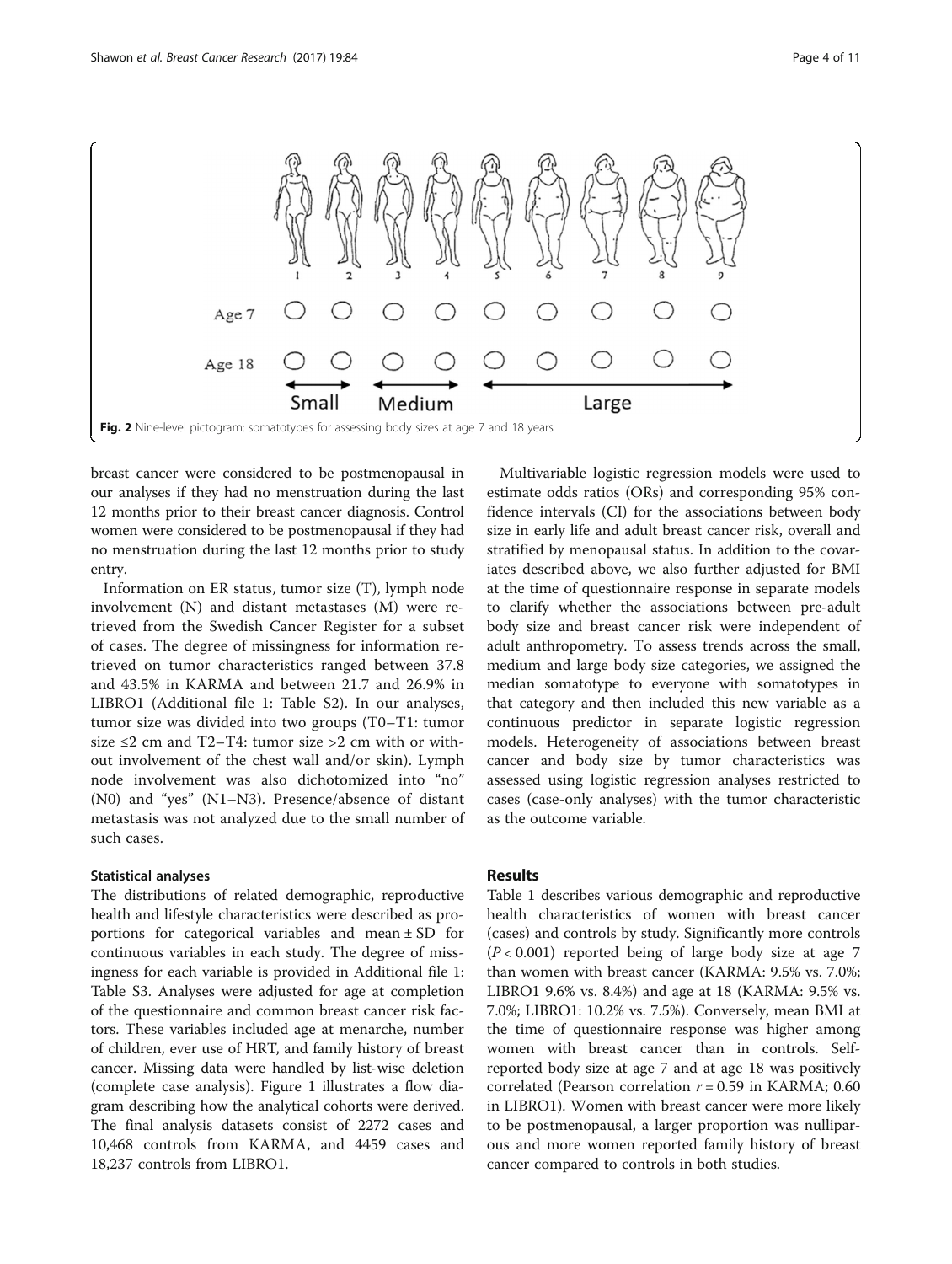|                                         |                | <b>KARMA</b>          |                            |            | LIBRO1                |                           |            |
|-----------------------------------------|----------------|-----------------------|----------------------------|------------|-----------------------|---------------------------|------------|
| Variables                               | Categories     | Cases<br>$(n = 2272)$ | Controls<br>$(n = 10,468)$ | $P$ value* | Cases<br>$(n = 4459)$ | Controls<br>$(n = 18237)$ | $P$ value* |
| Demographics                            |                |                       |                            |            |                       |                           |            |
| Age at questionnaire, years             | $Mean \pm SD$  | $61.3 \pm 9.2$        | $55.7 \pm 9.2$             | < 0.001    | $62.6 \pm 9.7$        | $57.4 \pm 9.1$            | < 0.001    |
| Body size at age 7 years, n (%)         | Small          | 1327 (58.4)           | 5644 (53.9)                | < 0.001    | 2727 (61.2)           | 9870 (54.1)               | < 0.001    |
|                                         | Medium         | 773 (34.0)            | 3824 (36.5)                |            | 1358 (30.5)           | 6622 (36.3)               |            |
|                                         | Large          | 172(7.6)              | 1000(9.6)                  |            | 374 (8.4)             | 1745 (9.6)                |            |
| Body size at age 18 years, n (%)        | Small          | 705 (31.0)            | 3042 (29.1)                | 0.001      | 1482 (33.3)           | 5233 (28.7)               | < 0.001    |
|                                         | Medium         | 1407 (61.9)           | 6433 (61.5)                |            | 2638 (59.2)           | 11,135 (61.1)             |            |
|                                         | Large          | 160(7.0)              | 992 (9.5)                  |            | 334 (7.5)             | 1866 (10.2)               |            |
| BMI at questionnaire, kg/m <sup>2</sup> | $Mean \pm SD$  | $25.6 \pm 4.2$        | $25.2 \pm 4.1$             | < 0.001    | $25.3 \pm 4.2$        | $25.2 \pm 4.2$            | 0.071      |
| Reproductive health factors             |                |                       |                            |            |                       |                           |            |
| Age at menarche, years                  | $Mean \pm SD$  | $13.2 \pm 1.5$        | $13.2 \pm 1.5$             | 0.735      | $13.1 \pm 1.5$        | $13.1 \pm 1.5$            | 0.398      |
| Number of children, n (%)               | Nulliparous    | 407 (13.1)            | 1574 (11.8)                | 0.018      | 673 (15.1)            | 2599 (14.3)               | < 0.001    |
|                                         | 1              | 502 (16.1)            | 1910 (14.3)                |            | 790 (17.7)            | 2746 (15.1)               |            |
|                                         | $\overline{2}$ | 1463 (46.9)           | 6425 (48.2)                |            | 1975 (44.3)           | 8425 (46.2)               |            |
|                                         | $\geq$ 3       | 743 (23.9)            | 3430 (25.7)                |            | 1021 (22.9)           | 4467 (24.5)               |            |
| Menopause status, n (%)                 | Postmenopause  | 1999 (87.9)           | 6733 (64.3)                | < 0.001    | 4229 (94.8)           | 13,143 (72.1)             | < 0.001    |
|                                         | Premenopause   | 273 (12.0)            | 3735 (35.7)                |            | 230(5.2)              | 5094 (27.9)               |            |
| Ever used HRT, n (%)                    | Yes            | 882 (38.8)            | 3025 (28.9)                | < 0.001    | 2381 (53.4)           | 6225 (34.1)               | < 0.001    |
|                                         | <b>No</b>      | 1390 (61.2)           | 7443 (71.1)                |            | 2078 (46.6)           | 12,012 (65.9)             |            |
| Family history of breast cancer, n (%)  | Yes            | 487 (21.4)            | 1431 (13.7)                | < 0.001    | 900(20.2)             | 2426 (13.3)               | < 0.001    |
|                                         | No             | 1785 (78.6)           | 9037 (86.3)                |            | 3559 (75.4)           | 15,811 (86.7)             |            |

<span id="page-4-0"></span>Table 1 Demographic and reproductive health characteristics of women with breast cancer (cases) and controls by study

SD standard deviation, BMI body mass index, HRT hormone replacement therapy. \*P values were derived from chi-square tests for categorical variables and from the independent sample  $t$  test for continuous variables

Body size at age 7 years was inversely associated with breast cancer risk in the multivariable analysis (pooled OR comparing large to small body size: 0.78 (95% CI 0.70–0.86,  $P_{trend}$  <0.001, Table [2](#page-5-0)); with similar effects observed in both studies (KARMA OR: 0.73; 95% CI 0.61–0.87 and LIBRO1 OR: 0.80; 95% CI 0.71–0.91). The inverse association did not differ between premenopausal (OR comparing large to small: 0.72; 95% CI 0.58–0.89) and postmenopausal breast cancer (OR comparing large to small: 0.80; 95% CI 0.71– 0.90) ( $P$  for interaction >0.05) (Table [2](#page-5-0)). Similarly, an inverse association between body size at age 18 and overall risk of breast cancer was observed in the multivariableadjusted combined dataset (OR 0.72; 95% CI 0.64–0. 80,  $P_{trend}$  <0.001, Table [3](#page-5-0)). Similar inverse relationships were observed in analyses stratified by menopause status (Table [3\)](#page-5-0). The presentation of both the age-adjusted and multivariable-adjusted results allows the reader to assess the sensitivity of age-adjusted results to the adjustment scheme. Further adjustment for adult BMI did not appreciably change the results (data not shown).

The majority of the women  $(\sim 85\%)$  did not change body size categories between age 7 and 18 years (see Additional file [1:](#page-9-0) Table S1). Approximately 12% of the women had a decrease in body size category, while less than 2% experienced an increase. The strongest inverse relationship with adult breast cancer was in women who remained large at both time points when compared to women who remained small (pooled multivariable OR 0.67; 95% CI 0.57–0.79, Table [4](#page-6-0)). Significant inverse associations were also observed in women who remained medium compared to women who remained small (multivariable OR 0.79; 95% CI 0.73– 0.85). A reduction in body size category was also found to be inversely associated with breast cancer risk (multivariable OR 0.90; 95% CI 0.81–1.00). Similarly, further adjustment for adult BMI did not appreciably change the results (data not shown).

Body size at age 7 years was not found to influence ER status, tumor size or lymph node status (Table [5\)](#page-6-0). Similarly, body size at age 18 was not associated with the aforementioned tumor characteristics except for tumor size (Table [6\)](#page-7-0). Larger body size at age 18 was significantly associated with smaller tumors.

# **Discussion**

In summary, larger body sizes at age 7 and 18 years were both associated with reduced risk of both premenopausal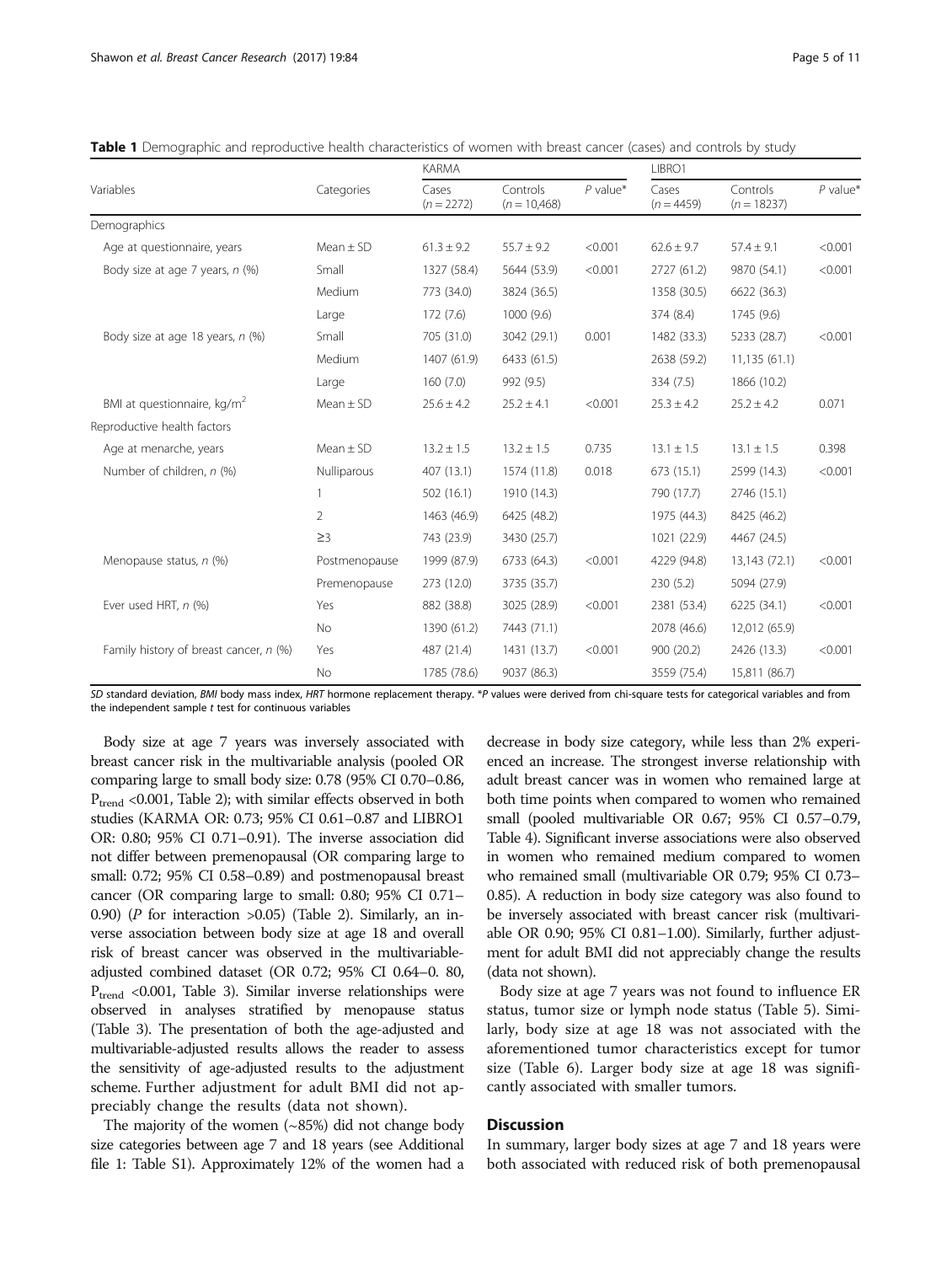<span id="page-5-0"></span>

|         |  |  |  |  |  |  |  | Table 2 Odds ratios (ORs) and corresponding 95% confidence intervals (CIs) for breast cancer risk associated with body size at age |  |  |
|---------|--|--|--|--|--|--|--|------------------------------------------------------------------------------------------------------------------------------------|--|--|
| 7 years |  |  |  |  |  |  |  |                                                                                                                                    |  |  |

|                              | <b>KARMA</b> |                             |                                           | LIBRO1 |                             |                                           |        | Combined                    |                                           |
|------------------------------|--------------|-----------------------------|-------------------------------------------|--------|-----------------------------|-------------------------------------------|--------|-----------------------------|-------------------------------------------|
| Body size                    | Number       | Age-adjusted<br>OR (95% CI) | Multivariable<br>OR (95% CI) <sup>a</sup> | Number | Age-adjusted<br>OR (95% CI) | Multivariable<br>OR (95% CI) <sup>a</sup> | Number | Age-adjusted<br>OR (95% CI) | Multivariable<br>OR (95% CI) <sup>b</sup> |
| Breast cancer overall        |              |                             |                                           |        |                             |                                           |        |                             |                                           |
| Small                        | 1327         | 1.00 (Reference)            | 1.00 (Reference)                          | 2727   | 1.00 (Reference)            | 1.00 (Reference)                          | 4054   | 1.00 (Reference)            | 1.00 (Reference)                          |
| Medium                       | 773          | $0.89(0.80 - 0.98)$         | $0.88$ $(0.80 - 0.98)$                    | 1358   | $0.77(0.71 - 0.82)$         | $0.76(0.71 - 0.82)$                       | 2131   | $0.81(0.76 - 0.86)$         | $0.80(0.76 - 0.85)$                       |
| Large                        | 172          | $0.75(0.63 - 0.90)$         | $0.73(0.61 - 0.87)$                       | 374    | $0.81(0.72 - 0.92)$         | $0.80(0.71 - 0.91)$                       | 546    | $0.79(0.72 - 0.87)$         | $0.78(0.70 - 0.86)$                       |
| $P$ <sub>trend</sub>         |              | < 0.001                     | < 0.001                                   |        | < 0.001                     | < 0.001                                   |        | < 0.001                     | < 0.001                                   |
| Premenopausal breast cancer  |              |                             |                                           |        |                             |                                           |        |                             |                                           |
| Small                        | 422          | 1.00 (Reference)            | 1.00 (Reference)                          | 534    | 1.00 (Reference)            | 1.00 (Reference)                          | 956    | 1.00 (Reference)            | 1.00 (Reference)                          |
| Medium                       | 259          | $0.94(0.77 - 1.14)$         | $0.90(0.74 - 1.09)$                       | 294    | $0.81$ $(0.69 - 0.95)$      | $0.79(0.67 - 0.92)$                       | 553    | $0.86(0.76 - 0.97)$         | $0.83$ $(0.73 - 0.94)$                    |
| Large                        | 51           | $0.63(0.44 - 0.90)$         | $0.59(0.41 - 0.85)$                       | 85     | $0.86(0.69 - 1.11)$         | $0.80(0.62 - 1.04)$                       | 136    | $0.77(0.63 - 0.95)$         | $0.72(0.58 - 0.89)$                       |
| $P$ <sub>trend</sub>         |              | 0.015                       | 0.004                                     |        | 0.039                       | 0.020                                     |        | 0.003                       | < 0.001                                   |
| Postmenopausal breast cancer |              |                             |                                           |        |                             |                                           |        |                             |                                           |
| Small                        | 905          | 1.00 (Reference)            | 1.00 (Reference)                          | 2193   | 1.00 (Reference)            | 1.00 (Reference)                          | 3098   | 1.00 (Reference)            | 1.00 (Reference)                          |
| Medium                       | 514          | $0.89(0.79 - 1.01)$         | $0.89(0.78 - 1.00)$                       | 1064   | $0.76(0.70 - 0.83)$         | $0.76(0.70 - 0.83)$                       | 1578   | $0.80(0.75 - 0.86)$         | $0.80(0.75 - 0.86)$                       |
| Large                        | 121          | $0.80(0.65 - 0.99)$         | $0.79(0.64 - 0.98)$                       | 289    | $0.80(0.69 - 0.92)$         | $0.80(0.70 - 0.93)$                       | 410    | $0.80(0.71 - 0.90)$         | $0.80(0.71 - 0.90)$                       |
| $P_{\rm trend}$              |              | 0.018                       | 0.014                                     |        | < 0.001                     | < 0.001                                   |        | < 0.001                     | < 0.001                                   |

Number is the number of breast cancer cases

<sup>a</sup>Adjusted for age, age at menarche, family history of breast cancer, number of children and ever use of hormone replacement therapy<br><sup>b</sup>Adjusted for study, age, age at menarche, family history of breast cancer, number of

| Table 3 Odds ratios (ORs) and corresponding 95% confidence intervals (Cls) for breast cancer risk associated with body size at age |  |  |  |  |
|------------------------------------------------------------------------------------------------------------------------------------|--|--|--|--|
| 18 vears                                                                                                                           |  |  |  |  |

|                              | <b>KARMA</b> |                             |                                           | LIBRO1 |                             |                                           |        | Combined                    |                                           |
|------------------------------|--------------|-----------------------------|-------------------------------------------|--------|-----------------------------|-------------------------------------------|--------|-----------------------------|-------------------------------------------|
| Body size                    | Number       | Age-adjusted<br>OR (95% CI) | Multivariable<br>OR (95% CI) <sup>a</sup> | Number | Age-adjusted<br>OR (95% CI) | Multivariable<br>OR (95% CI) <sup>a</sup> | Number | Age-adjusted<br>OR (95% CI) | Multivariable<br>OR (95% CI) <sup>b</sup> |
| Breast cancer overall        |              |                             |                                           |        |                             |                                           |        |                             |                                           |
| Small                        | 705          | 1.00 (Reference)            | 1.00 (Reference)                          | 1482   | 1.00 (Reference)            | 1.00 (Reference)                          | 2187   | 1.00 (Reference)            | 1.00 (Reference)                          |
| Medium                       | 1407         | $0.97(0.87 - 1.07)$         | $0.95(0.86 - 1.06)$                       | 2638   | $0.85(0.79 - 0.91)$         | $0.85(0.79 - 0.91)$                       | 4045   | $0.89(0.84 - 0.94)$         | $0.88(0.83 - 0.94)$                       |
| Large                        | 160          | $0.79(0.66 - 0.96)$         | $0.78(0.64 - 0.94)$                       | 334    | $0.68(0.59 - 0.78)$         | $0.69(0.60 - 0.79)$                       | 494    | $0.72(0.65 - 0.80)$         | $0.72(0.64 - 0.80)$                       |
| $P$ trend                    |              | 0.005                       | 0.013                                     |        | < 0.001                     | < 0.001                                   |        | < 0.001                     | < 0.001                                   |
| Premenopausal breast cancer  |              |                             |                                           |        |                             |                                           |        |                             |                                           |
| Small                        | 214          | 1.00 (Reference)            | 1.00 (Reference)                          | 284    | 1.00 (Reference)            | 1.00 (Reference)                          | 498    | 1.00 (Reference)            | 1.00 (Reference)                          |
| Medium                       | 466          | $1.06(0.87 - 1.31)$         | 1.03 (0.84-1.28)                          | 545    | $0.82$ (0.70-0.97)          | $0.80(0.68 - 0.94)$                       | 1011   | $0.91(0.80 - 1.03)$         | $0.88(0.78 - 1.00)$                       |
| Large                        | 52           | $0.70(0.49 - 1.00)$         | $0.66$ $(0.46 - 0.95)$                    | 84     | $0.66(0.50 - 0.86)$         | $0.62$ (0.47-0.81)                        | 136    | $0.67(0.54 - 0.83)$         | $0.63$ $(0.51 - 0.78)$                    |
| $P_{\text{trend}}$           |              | 0.190                       | 0.043                                     |        | < 0.001                     | < 0.001                                   |        | < 0.001                     | < 0.001                                   |
| Postmenopausal breast cancer |              |                             |                                           |        |                             |                                           |        |                             |                                           |
| Small                        | 491          | 1.00 (Reference)            | 1.00 (Reference)                          | 1198   | 1.00 (Reference)            | 1.00 (Reference)                          | 1689   | 1.00 (Reference)            | 1.00 (Reference)                          |
| Medium                       | 941          | $0.94(0.83 - 1.07)$         | $0.93(0.82 - 1.06)$                       | 2093   | $0.83(0.76 - 0.91)$         | $0.84(0.77-0.91)$                         | 3034   | $0.87(0.81 - 0.93)$         | $0.87(0.81 - 0.93)$                       |
| Large                        | 108          | $0.87(0.69 - 1.09)$         | $0.86(0.68 - 1.09)$                       | 250    | $0.67(0.57 - 0.78)$         | $0.69(0.59 - 0.81)$                       | 358    | $0.72(0.63 - 0.82)$         | $0.74(0.64 - 0.84)$                       |
| $P_{\text{trend}}$           |              | 0.065                       | 0.142                                     |        | < 0.001                     | < 0.001                                   |        | < 0.001                     | < 0.001                                   |

Number is the number of breast cancer cases

<sup>a</sup>Adjusted for age, age at menarche, family history of breast cancer, number of children and ever use of hormone replacement therapy

b<br>
Badjusted for study, age, age at menarche, family history of breast cancer, number of children and ever use of hormone replacement therapy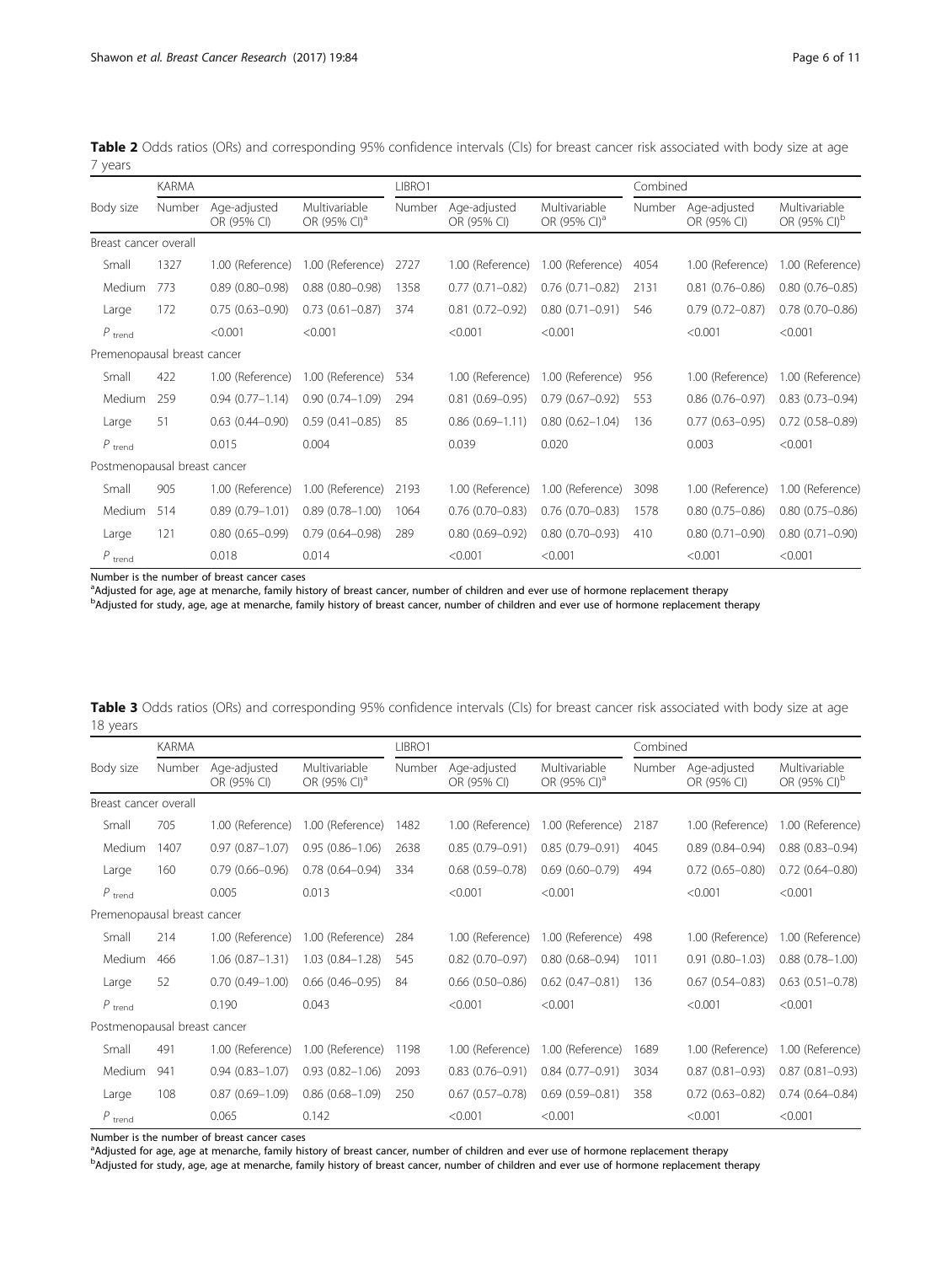| <u>CHINITIOU LU QUUIESCEITCE QHU UVEIQII HSN UL DI EQSL CQHICEI</u> |              |                             |                                           |                   |                             |                                           |          |                             |                                           |  |
|---------------------------------------------------------------------|--------------|-----------------------------|-------------------------------------------|-------------------|-----------------------------|-------------------------------------------|----------|-----------------------------|-------------------------------------------|--|
|                                                                     | <b>KARMA</b> |                             |                                           | IBRO <sub>1</sub> |                             |                                           | Combined |                             |                                           |  |
| Body size change                                                    | n            | Age-adjusted<br>OR (95% CI) | Multivariable<br>OR (95% CI) <sup>a</sup> | n                 | Age-adjusted<br>OR (95% CI) | Multivariable<br>OR (95% CI) <sup>a</sup> | n        | Age-adjusted<br>OR (95% CI) | Multivariable<br>OR (95% CI) <sup>b</sup> |  |
| Remained small                                                      | 615          | 1.00 (Reference)            | 1.00 (Reference)                          | 320               | 1.00 (Reference)            | 1.00 (Reference)                          | 1935     | 1.00 (Reference)            | 1.00 (Reference)                          |  |
| Decrease                                                            | 181          | $0.92(0.82 - 1.05)$         | $0.89(0.73 - 1.07)$                       | 382               | $0.92(0.81 - 1.05)$         | $0.91(0.79 - 1.04)$                       | 563      | $0.92(0.83 - 1.02)$         | $0.90(0.81 - 1.00)$                       |  |
| Remained medium                                                     | 626          | $0.93(0.82 - 1.05)$         | $0.91(0.80 - 1.03)$                       | 1067              | $0.73(0.67 - 0.80)$         | $0.73(0.66 - 0.80)$                       | 1693.    | $0.79(0.74 - 0.85)$         | $0.79(0.73 - 0.85)$                       |  |
| Increase                                                            | 784          | $1.06(0.94 - 1.19)$         | $1.04(0.92 - 1.17)$                       | 1555              | $0.91(0.83 - 0.99)$         | $0.91(0.84 - 0.99)$                       | 2339     | $0.95(0.89 - 1.02)$         | $0.95(0.89 - 1.02)$                       |  |
| Remained large                                                      | 66           | $0.78(0.59 - 1.03)$         | $0.75(0.56 - 0.99)$                       | 130               | $0.63$ $(0.51 - 0.77)$      | $0.63$ $(0.52 - 0.77)$                    | 196      | $0.67(0.57-0.79)$           | $0.67(0.57-0.79)$                         |  |

<span id="page-6-0"></span>Table 4 Odds ratios (ORs) and corresponding 95% confidence intervals (CI) for the association between body size change from childhood to adolescence and overall risk of breast cancer

 $n$  number of breast cancer cases

<sup>a</sup>Adjusted for age, age at menarche, family history of breast cancer, number of children and ever use of hormone replacement therapy

b<br>
Bdjusted for study, age, age at menarche, family history of breast cancer, number of children and ever use of hormone replacement therapy

and postmenopausal breast cancer. Larger body size at age 18 was significantly associated with smaller tumors.

Our findings on the relationship between body size in early life and breast cancer risk agree with most of the epidemiological studies, both in direction and magnitude. Results from worldwide, large, prospective studies [[9](#page-10-0)–[11, 14, 16\]](#page-10-0) support evidence that various measures of body fatness in early life (i.e. as determined by the ninelevel pictogram, perceived relative body fatness and BMI) are inversely associated with adult breast cancer risk. Retrospective case-control studies also reported similar protective roles of body fatness at young ages [[12, 13, 17](#page-10-0), [26, 28](#page-10-0)–[30\]](#page-10-0). A record-linkage study involving 117,415 Danish women reported low BMI was an

Table 5 Odds ratios (ORs) and corresponding 95% confidence intervals (CI) for the associations between body size at age 7 years and tumor characteristics of breast cancer (case-only analysis)

|                        | <b>KARMA</b> |                         |                                           |                         |         |                                           | Combined                |         |                                              |  |
|------------------------|--------------|-------------------------|-------------------------------------------|-------------------------|---------|-------------------------------------------|-------------------------|---------|----------------------------------------------|--|
|                        | Number       |                         | Multivariable OR<br>$(95\% \text{ Cl})^3$ | Number                  |         | Multivariable OR<br>$(95\% \text{ Cl})^a$ | Number                  |         | Multivariable OR<br>$(95\%$ CI) <sup>b</sup> |  |
| ER status              |              |                         |                                           |                         |         |                                           |                         |         |                                              |  |
|                        |              | ER-negative ER-positive |                                           | ER-negative ER-positive |         |                                           | ER-negative ER-positive |         |                                              |  |
| Body size, age 7       |              |                         |                                           |                         |         |                                           |                         |         |                                              |  |
| Small                  | 107          | 848                     | 1.00 (Reference)                          | 317                     | 1958    | 1.00 (Reference)                          | 424                     | 2806    | 1.00 (Reference)                             |  |
| Medium                 | 81           | 514                     | $0.91(0.63 - 1.30)$                       | 184                     | 966     | $0.87(0.71 - 1.07)$                       | 265                     | 1480    | $0.89(0.74 - 1.06)$                          |  |
| Large                  | 20           | 107                     | $0.56(0.31 - 0.99)$                       | 43                      | 270     | $1.02(0.71 - 1.46)$                       | 63                      | 377     | $0.88(0.65 - 1.19)$                          |  |
| $P_{\text{trend}}$     |              |                         | 0.062                                     |                         |         | 0.717                                     |                         |         | 0.234                                        |  |
| Tumor size             |              |                         |                                           |                         |         |                                           |                         |         |                                              |  |
|                        | $TO-T1$      | $T2-T4$                 |                                           | $TO-T1$                 | $T2-T4$ |                                           | $TO-T1$                 | $T2-T4$ |                                              |  |
| Body size, age 7       |              |                         |                                           |                         |         |                                           |                         |         |                                              |  |
| Small                  | 729          | 325                     | 1.00 (Reference)                          | 1482                    | 656     | 1.00 (Reference)                          | 2211                    | 981     | 1.00 (Reference)                             |  |
| Medium                 | 471          | 176                     | $0.86(0.66 - 1.10)$                       | 757                     | 327     | $0.95(0.80 - 1.12)$                       | 1228                    | 503     | $0.92(0.80 - 1.05)$                          |  |
| Large                  | 101          | 37                      | $0.70(0.43 - 1.15)$                       | 211                     | 100     | $0.98(0.75 - 1.29)$                       | 312                     | 137     | $0.90(0.71 - 1.15)$                          |  |
| $P_{\text{trend}}$     |              |                         | 0.098                                     |                         |         | 0.762                                     |                         |         | 0.255                                        |  |
| Lymph node involvement |              |                         |                                           |                         |         |                                           |                         |         |                                              |  |
|                        | <b>No</b>    | Yes                     |                                           | No                      | Yes     |                                           | No                      | Yes     |                                              |  |
| Body size, age 7       |              |                         |                                           |                         |         |                                           |                         |         |                                              |  |
| Small                  | 843          | 195                     | 1.00 (Reference)                          | 1889                    | 237     | 1.00 (Reference)                          | 2732                    | 432     | 1.00 (Reference)                             |  |
| Medium                 | 542          | 108                     | $0.93(0.69 - 1.25)$                       | 943                     | 134     | $1.14(0.90 - 1.44)$                       | 1485                    | 242     | $1.08(0.90 - 1.29)$                          |  |
| Large                  | 110          | 27                      | 1.24 (0.74-2.09)                          | 277                     | 33      | $0.99(0.66 - 1.47)$                       | 387                     | 60      | $1.06(0.77 - 1.44)$                          |  |
| $\boldsymbol{P}$ trend |              |                         | 0.611                                     |                         |         | 0.769                                     |                         |         | 0.572                                        |  |

Number is the number of cases. ER estrogen receptor,  $T$  tumor size

<sup>a</sup>Adjusted for age, age at menarche, number of children, ever use of hormone replacement therapy and family history of breast cancer

b<br>
Badjusted for age, age at menarche, number of children, ever use of hormone replacement therapy, family history of breast cancer and study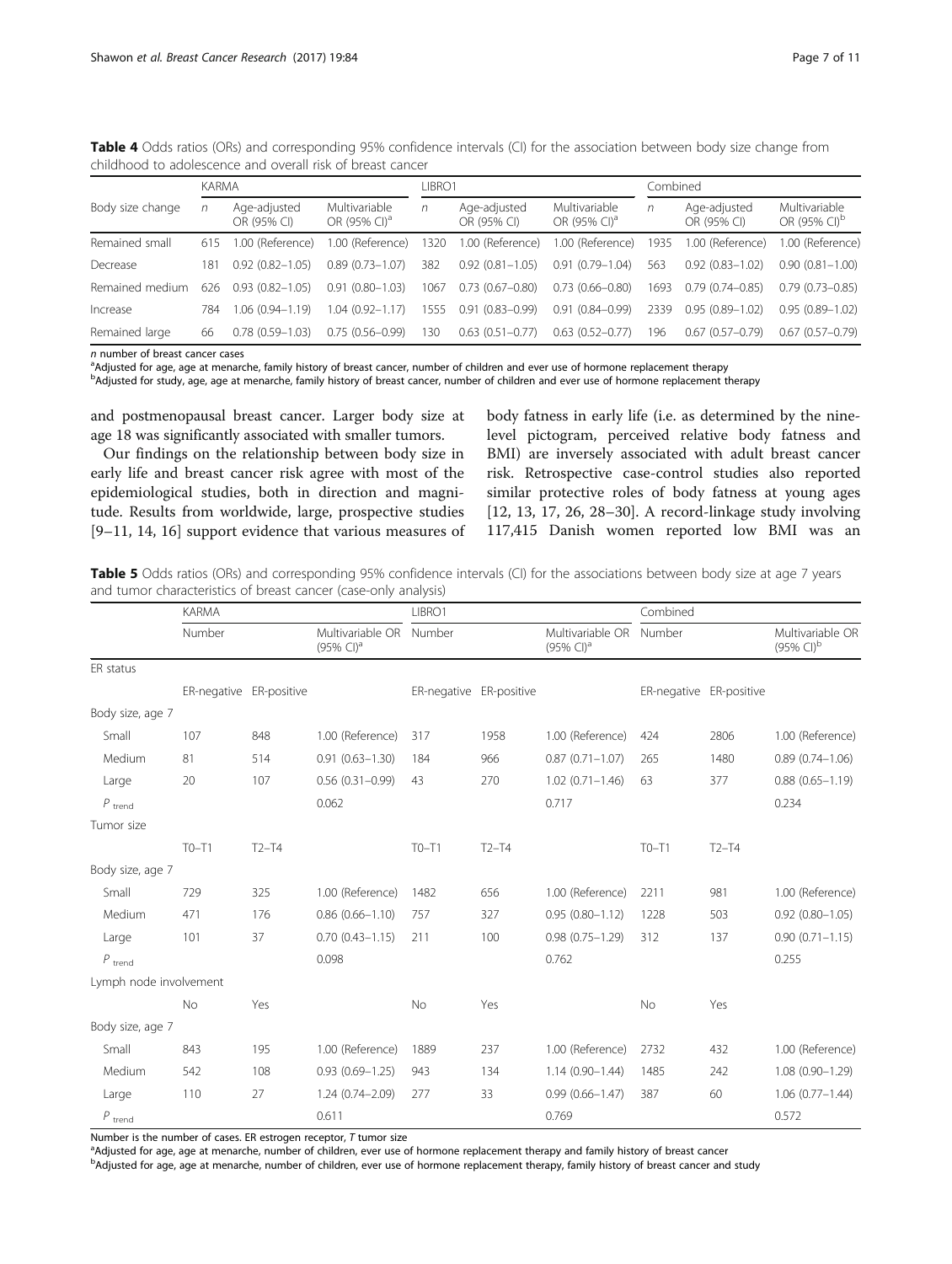|                        | <b>KARMA</b>            |         |                                           | LIBRO1                  |         |                                           | Combined                |         |                                              |  |
|------------------------|-------------------------|---------|-------------------------------------------|-------------------------|---------|-------------------------------------------|-------------------------|---------|----------------------------------------------|--|
|                        | Number                  |         | Multivariable<br>OR (95% CI) <sup>a</sup> | Number                  |         | Multivariable<br>OR (95% CI) <sup>a</sup> | Number                  |         | Multivariable OR<br>$(95\%$ CI) <sup>b</sup> |  |
| ER status              |                         |         |                                           |                         |         |                                           |                         |         |                                              |  |
|                        | ER-negative ER-positive |         |                                           | ER-negative ER-positive |         |                                           | ER-negative ER-positive |         |                                              |  |
| Body size, age 18      |                         |         |                                           |                         |         |                                           |                         |         |                                              |  |
| Small                  | 58                      | 463     | 1.00 (Reference)                          | 164                     | 994     | 1.00 (Reference)                          | 222                     | 1457    | 1.00 (Reference)                             |  |
| Medium                 | 142                     | 927     | $0.85(0.59 - 1.24)$                       | 311                     | 1733    | $0.91(0.74 - 1.12)$                       | 453                     | 2660    | $0.90(0.76 - 1.08)$                          |  |
| Large                  | 11                      | 119     | $1.05(0.50 - 2.19)$                       | 37                      | 222     | $1.00(0.68 - 1.47)$                       | 48                      | 341     | $1.01(0.72 - 1.43)$                          |  |
| $P_{\rm trend}$        |                         |         | 0.880                                     |                         |         | 0.783                                     |                         |         | 0.791                                        |  |
| Tumor size             |                         |         |                                           |                         |         |                                           |                         |         |                                              |  |
|                        | $TO-T1$                 | $T2-T4$ |                                           | $TO-T1$                 | $T2-T4$ |                                           | $TO-T1$                 | $T2-T4$ |                                              |  |
| Body size, age 18      |                         |         |                                           |                         |         |                                           |                         |         |                                              |  |
| Small                  | 368                     | 190     | 1.00 (Reference)                          | 739                     | 329     | 1.00 (Reference)                          | 1107                    | 519     | 1.00 (Reference)                             |  |
| Medium                 | 867                     | 321     | $0.75(0.58 - 0.96)$                       | 1365                    | 587     | $0.97(0.82 - 1.14)$                       | 2232                    | 908     | $0.90(0.78 - 1.03)$                          |  |
| Large                  | 99                      | 38      | $0.54(0.32 - 0.92)$                       | 174                     | 72      | $0.87(0.64 - 1.18)$                       | 273                     | 110     | $0.77(0.59 - 1.00)$                          |  |
| $P_{\text{trend}}$     |                         |         | 0.008                                     |                         |         | 0.379                                     |                         |         | 0.030                                        |  |
| Lymph node involvement |                         |         |                                           |                         |         |                                           |                         |         |                                              |  |
|                        | <b>No</b>               | Yes     |                                           | No                      | Yes     |                                           | No                      | Yes     |                                              |  |
| Body size, age 18      |                         |         |                                           |                         |         |                                           |                         |         |                                              |  |
| Small                  | 447                     | 108     | 1.00 (Reference)                          | 955                     | 107     | 1.00 (Reference)                          | 1402                    | 215     | 1.00 (Reference)                             |  |
| Medium                 | 980                     | 196     | $0.83(0.62 - 1.12)$                       | 1700                    | 239     | $1.28(1.00-1.63)$                         | 1219                    | 435     | $1.10(0.91 - 1.33)$                          |  |
| Large                  | 108                     | 29      | $1.21(0.70 - 2.07)$                       | 213                     | 32      | 1.30 (0.85-1.99)                          | 321                     | 61      | $1.26(0.91 - 1.76)$                          |  |
| $P_{trend}$            |                         |         | 0.812                                     |                         |         | 0.122                                     |                         |         | 0.140                                        |  |

<span id="page-7-0"></span>

| Table 6 Odds ratios (ORs) and corresponding 95% confidence intervals (CI) for the associations between body size at age 18 years |  |  |  |  |
|----------------------------------------------------------------------------------------------------------------------------------|--|--|--|--|
| and tumor characteristics of breast cancer (case-only analysis)                                                                  |  |  |  |  |

Number is the number of cases. ER estrogen receptor,  $T$  tumor size

<sup>a</sup>Adjusted for age, age at menarche, number of children, ever use of hormone replacement therapy and family history of breast cancer

b<br>
Badjusted for age, age at menarche, number of children, ever use of hormone replacement therapy, family history of breast cancer and study

independent risk factor for breast cancer [\[31](#page-10-0)]. In the Swedish context, we have shown previously in an independent case-control study (CAHRES) that large body size at age 7 was associated with 27% reduction in the risk of postmenopausal breast cancer when compared to the small category [[17](#page-10-0)]. After adjusting for adult BMI in this study, the associations remained significant and did not appreciably differ, suggesting larger body size in early life may confer an independent long-lasting protection against breast carcinogenesis.

Larger body size during the pre-pubertal period can influence sexual maturation and pubertal growth, which mediate the inverse association with breast cancer risk in adulthood. Reports from the French E3N cohort suggested a unique effect of body fatness at menarche on breast carcinogenesis, irrespective of body fatness at other ages [\[16\]](#page-10-0). Similarly, our data suggest that larger body size at age 7 is significantly associated with earlier age at menarche (data not shown). Since earlier age at menarche is considered to increase the cumulative exposure to estrogen, childhood adiposity should intuitively be associated with increased breast cancer risk. However, early puberty (i.e. age at menarche) also appears to result in shorter final height (which is also a risk factor for breast cancer) in observational studies [\[32\]](#page-10-0).

While childhood body size is well-known for its inverse relationship with adult breast cancer risk, there is less literature available on body size change in early life. Our data suggested that those women who had reduction in their body size between age 7 and 18 years had lower odds of breast cancer compared to those who remained small. An increase in body size from childhood to adolescence did not result in any significant reduction in breast cancer risk. However, others have found that a large body size at menarche reduces postmenopausal risk irrespective of body size at other time points (before or after menarche) [\[16](#page-10-0)]. Berkey et al. also showed that although childhood body fatness was associated with lower adult breast cancer risk, increasing body fatness between ages 10 and 20 years was not protective against either premenopausal or postmenopausal breast cancer [[11\]](#page-10-0). It should however be noted that the proportion of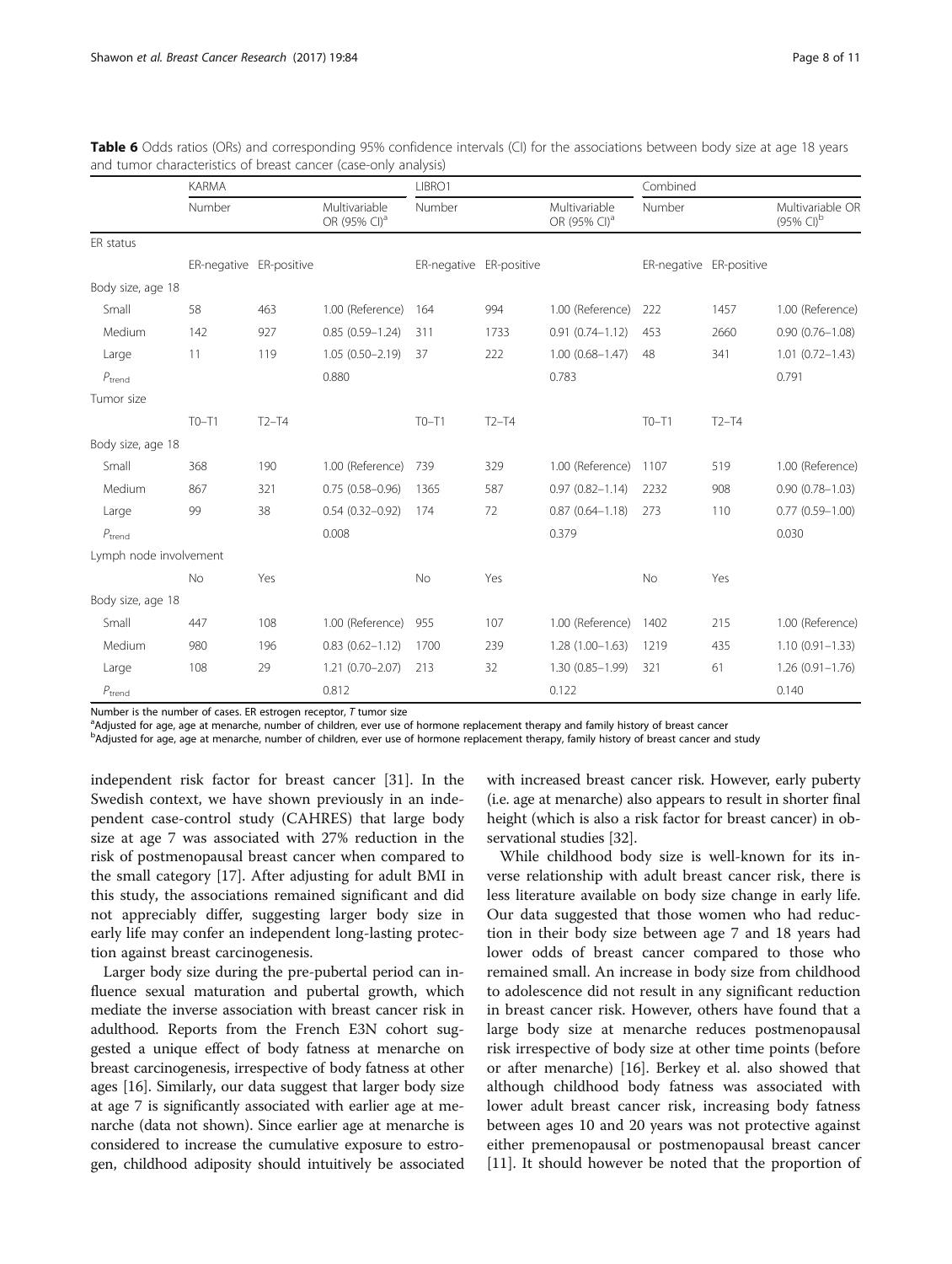women changing body size categories in our study is small compared to those who did not change. While it is conceivable that the majority of the population do not change major categories of body size across life, recall bias resulting from the collection of somatotype information many years later may also lead to individuals reporting a more consistent body size pattern and less change over time. Further studies will be required to confirm our results.

Estrogen, depending on the timing of exposure, is thought to have a dual impact on breast carcinogenesis [[21\]](#page-10-0). Though cumulative exposure to estrogen in the post-pubertal period is considered a well-established risk factor for breast cancer [\[4](#page-9-0)], exposure to estrogen in the pre-pubertal years is hypothesized to confer protection against breast cancer. Large pre-pubertal girls are thought to have higher level of bioavailable estradiol possibly due to both increased production of estrogen by aromatase in adipose tissue and lower plasma concentration of sex-hormone binding globulin [\[11](#page-10-0), [21\]](#page-10-0). Several animal studies [\[33, 34\]](#page-10-0) revealed lower incidence of mammary tumors in rats after pre-pubertal or pubertal exposure to estrogen. Furthermore, several studies have postulated that pre-pubertal estrogenic exposure may reduce adult breast cancer risk by inducing persistent upregulation of a tumor suppressor gene (BRCA1) in the mammary gland [\[35](#page-10-0), [36](#page-10-0)].

However, if we consider the ovaries as a major source of estrogen production after puberty, then the estrogeninduced causal pathway will play a less prominent role in the association between body size at age 18 and breast cancer. An alternative explanation for the inverse relationship between adolescent body size and breast cancer risk might be due to increased serum insulin and androgen levels [\[37](#page-10-0)], which can lead to anovulatory menstrual cycles and reduced exposure to sex hormones [\[38, 39](#page-10-0)]. Recent evidence also suggests that adiposity at early ages could act on breast carcinogenesis through other hormonal pathways (e.g.insulin-like growth factor (IGF)-I and IGF binding protein-3 [[40](#page-10-0)]). The association between body size in early life and adipokine levels (e.g. leptin and adiponectin) and inflammatory marker levels (e.g. C-reactive protein (CRP)) in adulthood and their roles in breast carcinogenesis should also be explored further [\[41](#page-10-0)].

Although body size in early life has been consistently associated with reduced breast cancer risk, the findings on how body size in early life influences tumor characteristics are not consistent. While Baer et al. [\[9\]](#page-10-0) found stronger inverse relationships for ER-negative tumors irrespective of the menopausal status, Bardia et al. [[15](#page-10-0)] and Fagherazzi et al. [[16\]](#page-10-0) reported the strongest effect for ER+/PR– tumors and ER+/PR+ tumors in postmenopausal women, respectively. Although we observed a difference in the associations between body size at age 7 and ER status in KARMA, this result was not replicated in LIBRO1. In addition, our results showed that among breast cancer cases, a larger body size at age 7 was associated with smaller tumor size, although this association was not statistically significant. However, the association with tumor size was significant and was stronger for body size at age 18. A likely explanation is that body size at age 18 is inversely associated with mammographic density, which is the amount of radiographically dense tissue in the breast [[42](#page-10-0)]. High mammographic density has the propensity to mask tumors on a mammogram during screening. Large body size at age 18 is highly correlated with higher BMI in adulthood, which is in turn highly correlated with less dense breasts, making it possible to detect tumors at an early stage when they are still relatively small [[43](#page-10-0)]. In our data, body size at age 18 is negatively associated with percent mammographic density, after adjusting for age, BMI at questionnaire response, and menopausal status at breast cancer diagnosis (β coefficient (95% CI) in linear regression comparing large to small body size: −1.48 (−2.03 to −0.93)). Stratifying the analyses by high (≥25%) or low (<25%) percent mammographic density revealed a stronger inverse relationship between body size at age 18 and tumor size among women with low mammographic density (Table 7), suggesting that while mammographic density is likely to affect tumor size, body size at age 18 might be also associated with smaller tumor size through other mechanisms.

Our study is unique as it was based on two independent population-based case-control studies with a large number of breast cancer cases and matched controls including both premenopausal and postmenopausal women. In addition, we used the same validated pictogram to assess early life body size, had detailed information on covariates in both studies and also examined variation by tumor subtypes.

Table 7 Odds ratios (ORs) and corresponding 95% confidence intervals (CI) for the associations between body size at age 18 years and tumor size in KARMA

|                                                              |     |    | Body size at age 18 T0–T1 (n) T2–T4 (n) Multivariable OR (95% CI) <sup>a</sup> |
|--------------------------------------------------------------|-----|----|--------------------------------------------------------------------------------|
| Subset of women with percent mammographic density <25%       |     |    |                                                                                |
| Small                                                        | 81  | 43 | 1.00 (Reference)                                                               |
| Medium                                                       | 223 | 61 | $0.53(0.33 - 0.85)$                                                            |
| Large                                                        | 33  | 6  | $0.34(0.13 - 0.88)$                                                            |
| $P_{\text{trend}}$                                           |     |    | 0.008                                                                          |
| Subset of women with percent mammographic density $\geq$ 25% |     |    |                                                                                |
| Small                                                        | 87  | 49 | 1.00 (Reference)                                                               |
| Medium                                                       | 143 | 68 | $0.83(0.51 - 1.33)$                                                            |
| Large                                                        | 15  | 5  | $0.56(0.19 - 1.68)$                                                            |
| $P$ trend                                                    |     |    | 0.249                                                                          |
|                                                              |     |    |                                                                                |

T tumor size

<sup>a</sup>Adjusted for age, age at menarche, number of children, use of hormone replacement therapy and family history of breast cancer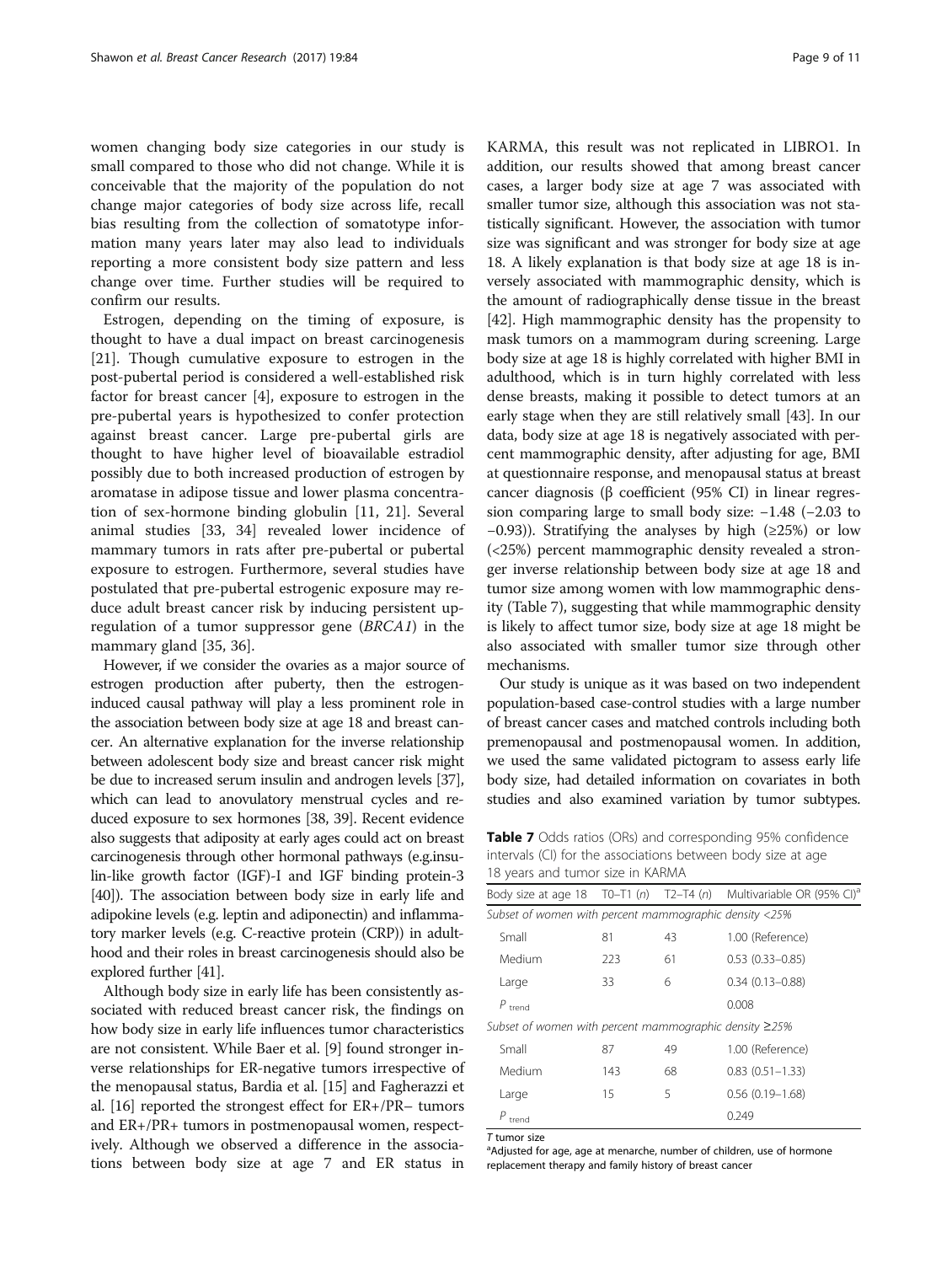<span id="page-9-0"></span>However, some limitations warrant discussion. First, we depended on women's recall of their body size at earlier ages, which could be subject to measurement bias. However, it is unlikely that women with breast cancer reported body size in early life differently from controls. No women in the validation study reported somatotypes greater than level 7; thus the effect of extreme body fatness could not be assessed [[25](#page-10-0)]. On the other hand, obese women currently tend to underestimate their body size at earlier ages than those who are not obese. This differential reporting of body size could exaggerate the risk of breast cancer among women who were small at young ages. Second, as the control population in our study was recruited among women who attended mammographic screening, there is a possibility that they might have come from higher socio-economic backgrounds. However, as all women in Sweden have essentially the same access to health care, and screening is offered as a nationwide program, the controls should be highly representative of the general population. Third, even though we adjusted for adult BMI in our analyses, many researchers argue that adult BMI should be on the causal pathway from early life body sizes to breast cancer; hence, adjustment of current BMI in the multivariable model can introduce over-adjustment bias and tend to pull the estimates towards null [[44](#page-10-0)].

# Conclusion

In conclusion, our data provided further support for an inverse relationship between early life body size and breast cancer in adulthood. We also showed a significant association between body size at age 18 years and tumor size, which could potentially be mediated by mammographic density. The public health implications of this study should be interpreted cautiously and in consideration of other comorbidities in adulthood.

# Additional file

[Additional file 1: Table S1.](dx.doi.org/10.1186/s13058-017-0875-9) Distributions of somatotype at age 7 and 18 years and body size category change between age 7 and 18. Table S2. Degree of missingness for tumor characteristic information retrieved from the Swedish Cancer Registry. Table S3. Degree of missingness for participant characteristics (n, %). (DOCX 24 kb)

#### Abbreviations

BMI: Body mass index; BRCA1: Breast cancer susceptibility gene 1; BRCA2: Breast cancer susceptibility gene 2; CAHRES: Cancer Hormone Replacement Epidemiology in Sweden; CI: Confidence interval; ER: Estrogen receptor; GLOBOCAN: Global Burden of Cancer Study; HRT: Hormone replacement therapy; KARMA: Karolinska mammography project for risk prediction of breast cancer; LIBRO1: Linné-bröst 1; MET: Metabolic equivalent of tasks; OR: Odds ratio; PR: Progesterone receptor; SD: Standard deviation

## Acknowledgements

We thank Rickard Ljung and Jenny Hansson for their valuable input.

#### Funding

The KARMA study is supported by the Märit and Hans Rausing Initiative Against Breast Cancer. LIBRO1 is supported by the Swedish Research Council (Grant No. 2014-2271), Swedish Cancer Society (Grant No. CAN 2013/469), Cancer Society in Stockholm (Grant No. 141092), and the Cancer Risk Prediction Center (CRisP; [www.crispcenter.org\)](http://www.crispcenter.org/), a Linneus Centre (Contract ID 70867902) financed by the Swedish Research Council. This work is also supported by a research grant from Karolinska Institutet (Karolinska Institutets forskningsbidrag (2016fobi47643)). JL is a recipient of awards from both the Ollie and Elof Ericssons and Alex and Eva Wallström Foundations. MS received a study scholarship from Swedish Institute for doing this research.

### Availability of data and materials

The datasets used and/or analyzed during the current study are available from the corresponding author on reasonable request.

#### Authors' contributions

JL conceived and designed the study. MS participated in the study design, carried out the statistical analyses and drafted the manuscript. MS, ME and JL were involved with the interpretation of the results. All authors critically revised and approved the final manuscript.

#### Ethics approval and consent to participate

KARMA and LIBRO1 were approved for this study by the regional ethical review board in Stockholm with reference numbers 2010/958-31/1 and 2009/254-31/4, respectively. All participants provided written informed consent.

#### Consent for publication

Not applicable.

#### Competing interests

The authors declare that they have no competing interests.

#### Publisher's Note

Springer Nature remains neutral with regard to jurisdictional claims in published maps and institutional affiliations.

#### Author details

<sup>1</sup>Department of Medical Epidemiology and Biostatistics, Karolinska Institutet, Box 281, 171 77 Stockholm, Sweden. <sup>2</sup>Nuffield Department of Population Health, University of Oxford, Richard Doll Building, Old Road Campus, Oxford OX3 7LF, UK. <sup>3</sup>Genome Institute of Singapore, 60 Biopolis St, Genome, #02-01, Singapore 138672, Singapore.

## Received: 1 November 2016 Accepted: 28 June 2017 Published online: 21 July 2017

#### References

- 1. van den Brandt PA, Spiegelman D, Yaun SS, Adami HO, Beeson L, Folsom AR, Fraser G, Goldbohm RA, Graham S, Kushi L, et al. Pooled analysis of prospective cohort studies on height, weight, and breast cancer risk. Am J Epidemiol. 2000;152(6):514–27.
- 2. Friedenreich CM. Review of anthropometric factors and breast cancer risk. Eur J Cancer Prev. 2001;10(1):15–32.
- 3. Eliassen AH, Colditz GA, Rosner B, Willett WC, Hankinson SE. Adult weight change and risk of postmenopausal breast cancer. JAMA. 2006;296(2):193–201.
- 4. Bernstein L. Epidemiology of endocrine-related risk factors for breast cancer. J Mammary Gland Biol Neoplasia. 2002;7(1):3–15.
- 5. Key TJ, Appleby PN, Reeves GK, Roddam A, Dorgan JF, Longcope C, Stanczyk FZ, Stephenson Jr HE, Falk RT, Miller R, et al. Body mass index, serum sex hormones, and breast cancer risk in postmenopausal women. J Natl Cancer Inst. 2003;95(16):1218–26.
- 6. Key T, Appleby P, Barnes I, Reeves G, Endogenous H, Breast Cancer Collaborative G. Endogenous sex hormones and breast cancer in postmenopausal women: reanalysis of nine prospective studies. J Natl Cancer Inst. 2002;94(8):606–16.
- 7. Stoll BA. Timing of weight gain in relation to breast cancer risk. Ann Oncol. 1995;6(3):245–8.
- 8. Wanders JO, Bakker MF, Veldhuis WB, Peeters PH, van Gils CH. The effect of weight change on changes in breast density measures over menopause in a breast cancer screening cohort. Breast Cancer Res. 2015;17:74.